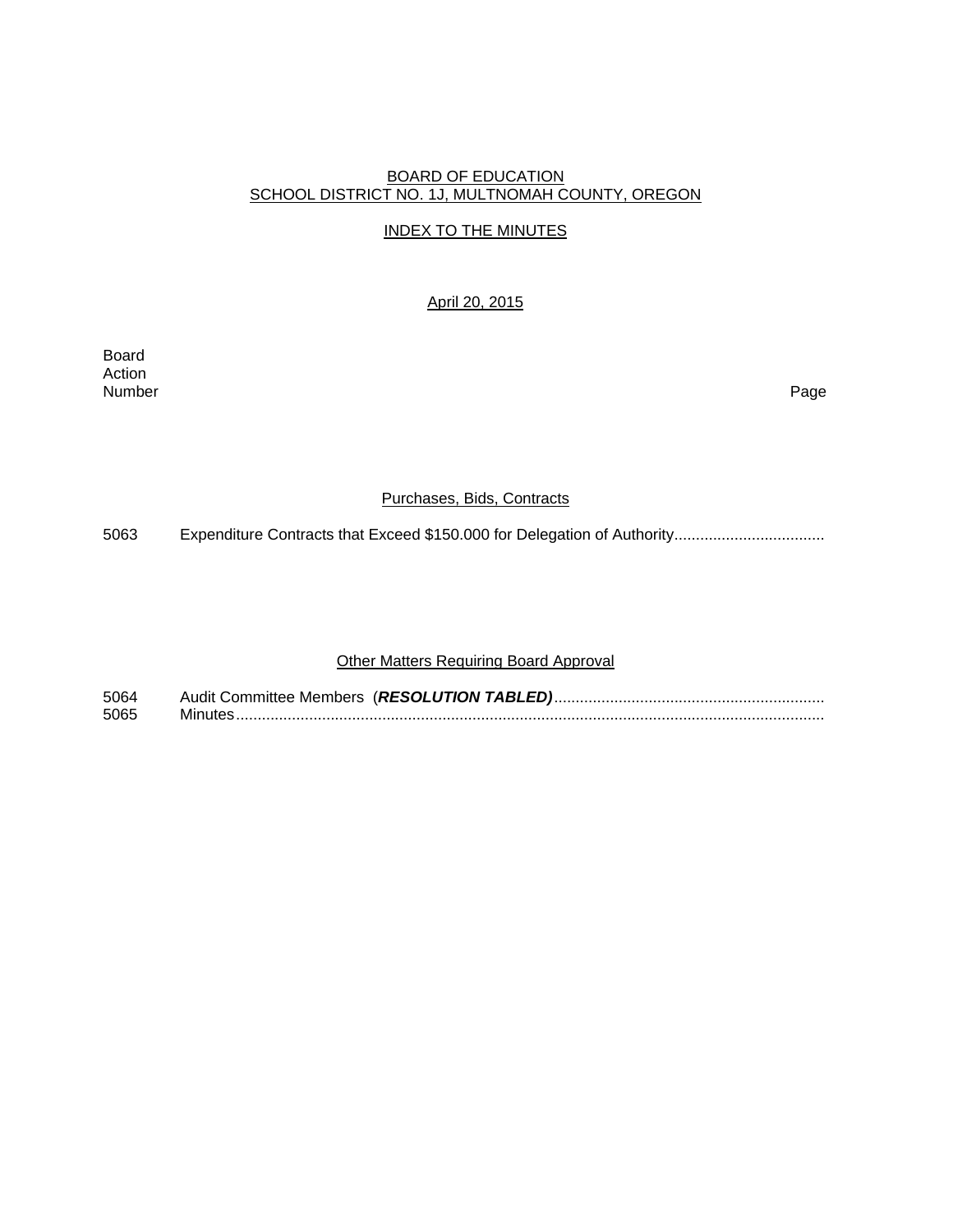#### Purchases, Bids, Contracts

The Superintendent RECOMMENDED adoption of the following item:

#### Numbers 5063

Director Knowles moved and Director Morton seconded the motion to adopt the above numbered item. The motion was put to a voice vote and passed unanimously (yes-7, no-0; with Student Representative Jayaswal absent).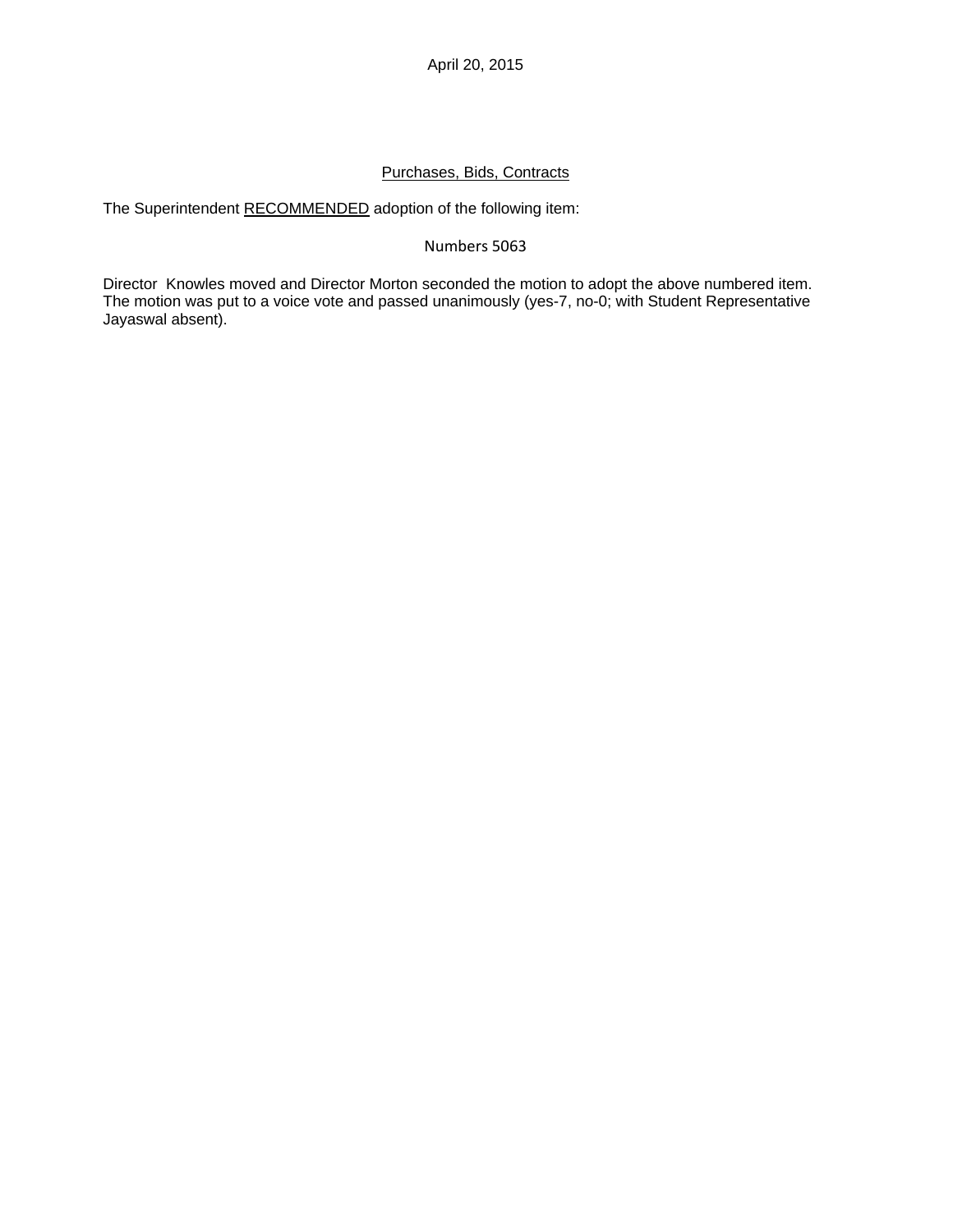## **RESOLUTION No. 5063**

### Expenditure Contracts that Exceed \$150,000 for Delegation of Authority

## **RECITAL**

Portland Public Schools ("District") Public Contracting Rules PPS-45-0200 ("Authority to Approve District Contracts; Delegation of Authority to Superintendent") requires the Board of Education ("Board") enter into contracts and approve payment for products, materials, supplies, capital outlay, equipment, and services whenever the total amount exceeds \$150,000 per contract, excepting settlement or real property agreements. Contracts meeting this criterion are listed below.

### **RESOLUTION**

The Superintendent recommends that the Board approve these contracts. The Board accepts this recommendation and by this resolution authorizes the Deputy Clerk to enter into agreements in a form approved by General Counsel for the District.

| Contractor                  | Contract<br>Term                   | <b>Contract Type</b>    | <b>Description of Services</b>                                                                                                                                                                    | Contract<br>Amount | Responsible<br>Administrator.<br><b>Funding Source</b>                                                                                                  |
|-----------------------------|------------------------------------|-------------------------|---------------------------------------------------------------------------------------------------------------------------------------------------------------------------------------------------|--------------------|---------------------------------------------------------------------------------------------------------------------------------------------------------|
| Payne Construction          | 4/21/2015<br>through<br>12/31/2015 | Construction<br>C 61712 | Improvement Projects 2015:<br>Science Classroom and ADA<br>Upgrades at Astor, George,<br>Peninsula, Skyline, DaVinci,<br>Irvington, Lee, Meek, Gray,<br>Markham and West Sylvan.<br>ITB 2014-1856 | \$1,011,695        | C. Sylvester<br><b>Fund 451</b><br>Depts. 1136, 2156,<br>1180, 1186, 2301,<br>1259, 1264, 7270,<br>2158, 1170, 2196<br>Projects DB107 &<br><b>DC407</b> |
| <b>Skyward Construction</b> | 4/21/2015<br>through<br>12/31/2015 | Construction<br>C XXXXX | Improvement Projects 2015:<br>Science Classroom and ADA<br>Upgrades at Mt. Tabor,<br>Roseway Heights, Bridger,<br>Harrison Park, Richmond, Lent<br>and Holladay Center.<br>ITB 2014-1857          | \$486,107          | C. Sylvester<br><b>Fund 451</b><br>Depts. 2176, 1278,<br>1238, 1240, 1275,<br>1266 & 7363<br>Projects DB107 &<br><b>DC407</b>                           |

### **NEW CONTRACTS**

### **NEW INTERGOVERNMENTAL AGREEMENTS ("IGAs")**

No New IGAs

### **AMENDMENTS TO EXISTING CONTRACTS**

No New Amendments

*Y. Awwad*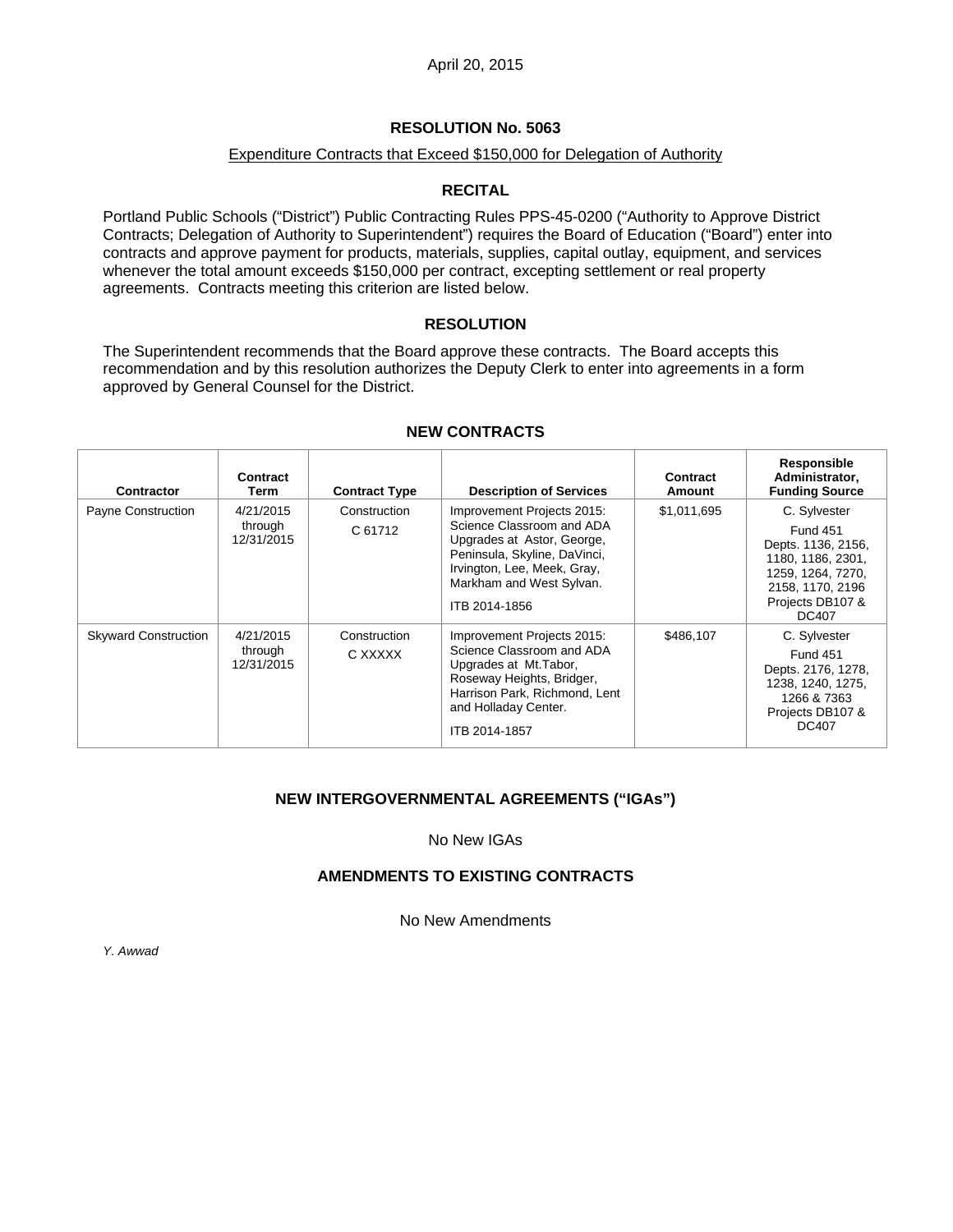April 20, 2015

#### Other Matters Requiring Board Approval

The Superintendent RECOMMENDED adoption of the following items:

#### Numbers 5064 and 5065

Director Regan moved and Director Belisle seconded the motion to pull Resolution No. 5064 from the Business Agenda for a separate vote. The motion was put to a voice vote and passed unanimously (yes-7, no-0; with Student Representative Jayaswal absent).

Director Regan moved and Director Koehler seconded the motion to amend Resolution No. 5064 by adding language to indicate that the two public members of the Audit Committee would be Ex Officio, non-voting members.

Director Belisle moved and Director Morton seconded the motion to table Resolution No. 5064 until April 28, 2015. The motion was put to a voice vote and passed by a vote of 5-2 (yes-5, no-2 [Knowles, Adkins], with Student Representative Jayaswal absent.

Director Knowles moved and Director Morton seconded the motion to adopt Resolution No. 5065. The motion was put to a voice vote and passed unanimously (yes-7, no-0; with Student Representative Jayaswal absent).